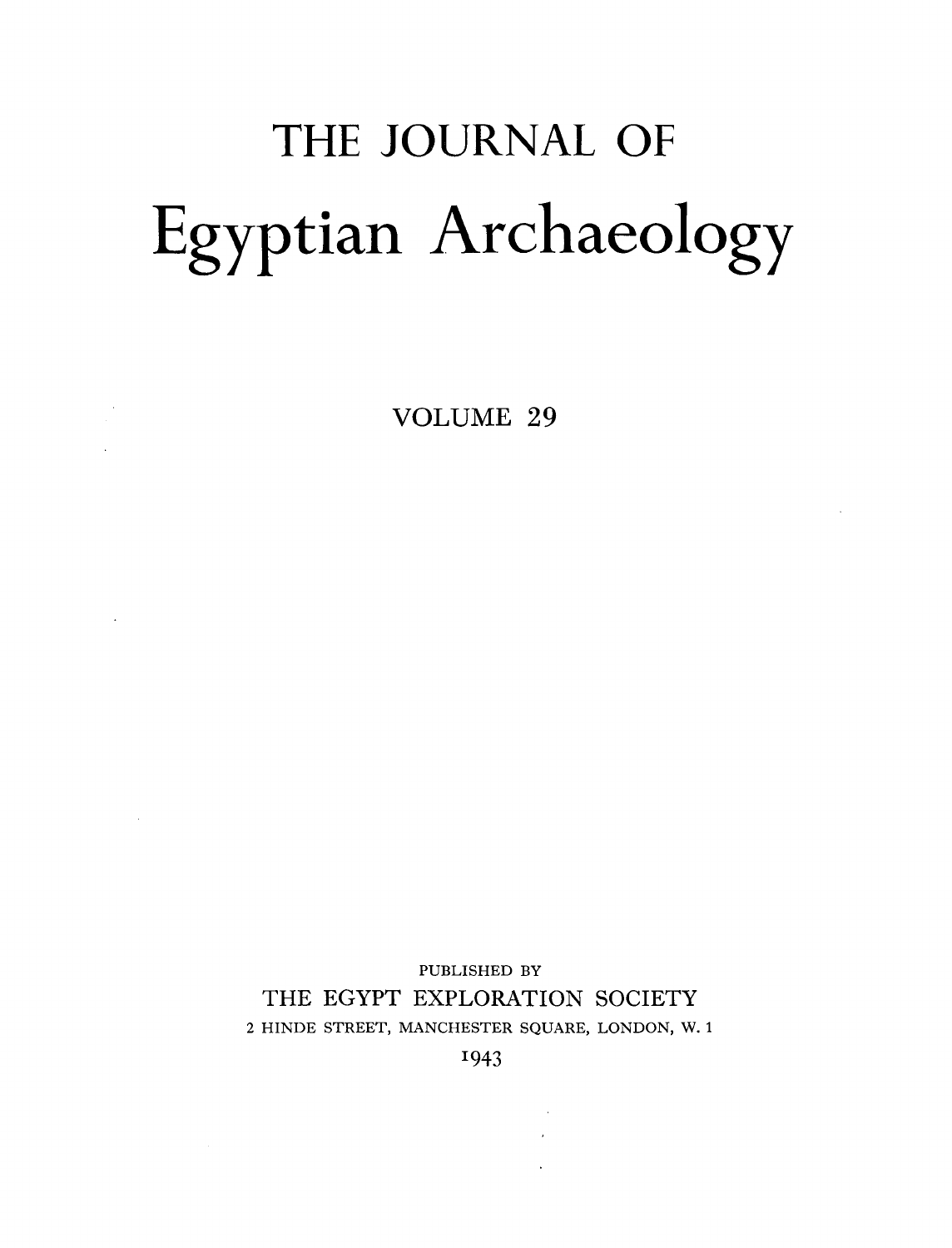## **CONTENTS**

|                                                                             |  |  |  |                          |  | <b>PAGE</b>  |
|-----------------------------------------------------------------------------|--|--|--|--------------------------|--|--------------|
|                                                                             |  |  |  |                          |  | $\mathbf{I}$ |
| THE MYTH OF HORUS AT EDFU—II     A. M. Blackman and                         |  |  |  | H. W. Fairman $\cdots$ 2 |  |              |
| THE NAME OF LAKE MOERIS      Alan H. Gardiner and                           |  |  |  | H. I. Bell   37          |  |              |
| QUEEN NITOCRIS OF THE SIXTH DYNASTY    Percy E. Newberry  51                |  |  |  |                          |  |              |
| NOTES ON THE NAUKRATIS STELA      Dattiscombe Gunn  55                      |  |  |  |                          |  |              |
| NOTES ON COPPER-BRONZE IN THE MIDDLE KINGDOM   Dows Dunham  60              |  |  |  |                          |  |              |
| PICTORIAL COIN-TYPES AT THE ROMAN MINT OF ALEXANDRIA  J. G. Milne   63      |  |  |  |                          |  |              |
| WILLIAM MATTHEW FLINDERS PETRIE, Kt., F.R.S., F.B.A.  Percy E. Newberry  67 |  |  |  |                          |  |              |
| A SIDELIGHT ON DIOCLETIAN'S REVIVAL OF AGRICULTURE  Naphtali Lewis  71      |  |  |  |                          |  |              |

**BRIEF COMMUNICATIONS: Co-regencies of Ammenemes III, IV , and Sebknofru** *by* **P. E. Newberry, p.** 74; **The God Semseru** *by* **Alan H. Gardiner, p.** 75-; **Magnesium in Egyptian Copper-bronze Objects** *by* **Dows Dunham, p.** 76**; On the Carrying Capacity of Ramesside Grain-ships** *by* **James**  Hornell, p. 76; Pap. Argent. Gr. 1, verso, Col. 1 by F. M. Heichelheim, p. 78; The Word *hm* **in 'His Majesty' and the like** *by* **Alan H. Gardiner, p.** 79**; Corrections to Brief Communication, vol. XXVIII , p.** 69 *by* **W. E. Crum, p.** 79.

**NOTICES OE RECENT PUBLICATIONS :** 

| A. C. JOHNSON and S. P. GOODRICH, Papyri in the Princeton University Collections, |  |  |    |
|-----------------------------------------------------------------------------------|--|--|----|
| vol. iii. Reviewed by C. H. Roberts         80                                    |  |  |    |
|                                                                                   |  |  | 80 |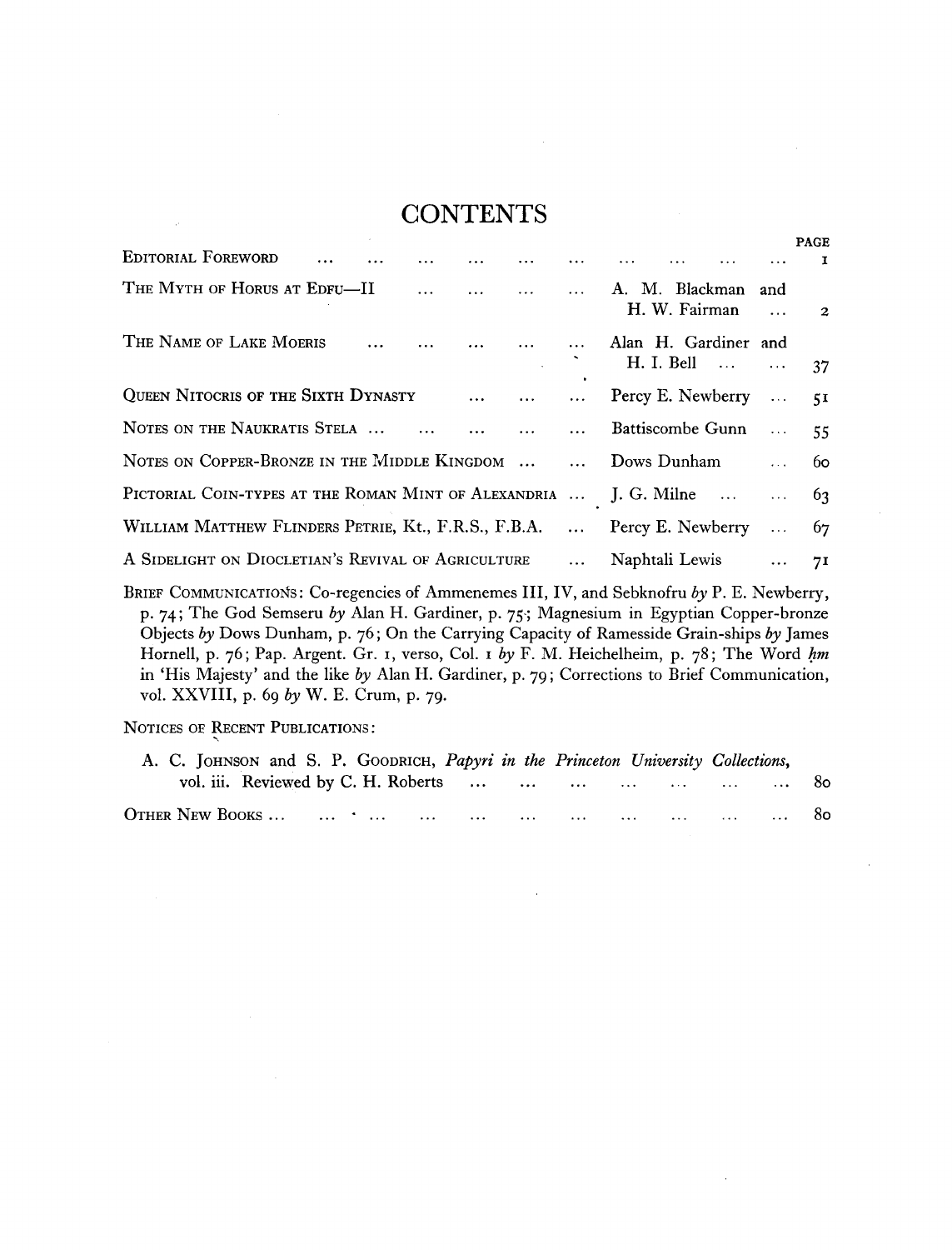## QUEEN NITOCRIS OF THE SIXTH DYNASTY

By PERCY E. NEWBERRY

NITOCRIS, the famous queen of Egypt, is mentioned by Herodotus,<sup>1</sup> Eratosthenes,<sup>2</sup> and Manetho;<sup>3</sup> at the time of the Roman Emperors she appears as one of the old heroines of the country.4 Placed by Manetho at the end of his Sixth Dynasty, she is described by him as of fair complexion and the bravest and most beautiful woman of her time. He adds that she was said to have built the Third Pyramid and reigned twelve years. Eratosthenes gives the length of her reign as six years and remarks that her name means  $24\theta\eta\nu\hat{\alpha}$  vux $\eta\phi\phi\rho$ os, 'Athena the victorious'. Herodotus records that 'after Menes came **330** kings whose names the priests recited from a papyrus roll. In all these generations were eighteen Ethiopian kings and one queen, a native of the country; the rest were all Egyptian men. The name of the queen mias the same as that of the Babylonian princess Nitocris.'5 The Greek historian continues: 'To avenge her brother (he was king of Egypt and was slain by his subjects who then gave Nitocris the sovereignty) she put many Egyptians to death by guile. She built a spacious underground chamber; then, with the pretence of handselling it, but with far other intent in her mind, she gave a great feast, inviting those Egyptians whom she knew to have been most concerned in her brother's murder ; and, while they feasted, she let the river in upon them by a great secret channel. This was all that the priests told of her, save that when she had done this, she cast herself into a chamber full of hot ashes, thereby to escape vengeance.' In the light of our present knowledge it is not possible to say whether thereis any truth in these details of the queen's life, but it is remarkable that some modern historians have declared Nitocris to be a king<sup>6</sup> and that others have regarded her as an entirely mythical personage.<sup>7</sup>

The earliest authority for the name of this Sixth Dynasty queen is the Royal Papyrus of Turin, where it is written  $\left(\sum_{i=1}^{n} \left\lfloor \frac{1}{2} \right\rfloor \right]$  *Ntikrti.8* Hincks,<sup>9</sup> in 1846, had suspected

11, 100. \t7addell, *Manetho* (Loeb Classical Series), London, 1940, p. 221.

*Op. cit.,* pp. 54-7. Dio Cassius, LXII, 6: Julian, *Orat.,* pp. 126-7.

**<sup>5</sup>**The Babylonian princess was Nitocris (Hdt., I, 185-8), probably a daughter of a Saite king. Hdt., III, I also mentions a daughter of Apries named Xitetis ('Neith is come'), 'a very tall and fair damsel'. sent by Arnasis to Cambyses.  $\qquad \qquad$   $\qquad$   $\qquad$   $\qquad$   $\qquad$   $\qquad$   $\qquad$   $\qquad$   $\qquad$   $\qquad$   $\qquad$   $\qquad$   $\qquad$   $\qquad$   $\qquad$   $\qquad$   $\qquad$   $\qquad$   $\qquad$   $\qquad$   $\qquad$   $\qquad$   $\qquad$   $\qquad$   $\qquad$   $\qquad$   $\qquad$   $\qquad$   $\qquad$   $\qquad$   $\qquad$   $\qquad$   $\qquad$   $\qquad$ 

<sup>7</sup> H. R. Hall( $JHS$ xx1v[1904], 213) wrote: 'it seems to me that we must abolish the Nitocris of the VIth Dynasty, who is a mere theory of Manetho's'. Cf. the same writer in  $CAH_1$  (1925), 296, where he says 'the successors of Pepi I1 were entirely ephemeral and are only interesting because one of them, Neterkere, appears, though a man, to be the original of the Nitocris of Herodotus: Manetho accepts the identification and speaks of a queen in this place. Neterkerewas followed by Menkere and the similarity of his name to that of Menkaure led to the association of Neterkere (confused with the Sai'te queen's name Neitakrit, i.e. "Nitocris")\vith the Third Pyramid of Gizeh.'

Ranke, **Die** *ag~ptischen Personennamen,* 1935, **p.** 181, gives no example of the name of earlier date than Dyn. XXVI, but Petrie found a statuette of a Queen Nitocris dated to the reign of Ammenemes I11 (Gardiner-Peet, *Inscriptions* of *Sinai,* pl. 29, No. 98). The name suggests a Saite origin. It was a princess Nitocris who, as daughter of Psammetichus I, was sent from the palace at Sais to Thebes, where she was installed as High Priestess and wife of the god Amūn. In earlier times the queens of Menes and Djet (both of Dyn. I) bore names compounded with Neith: Nithetp and Mertneith respectively; these queens were certainly princesses of the north-western Delta.

**9** *Trans. Royal Soc. of Literature,* Second Series, 111 (I 850), I zg ff. Hincks's paper was read I 2 March I 846.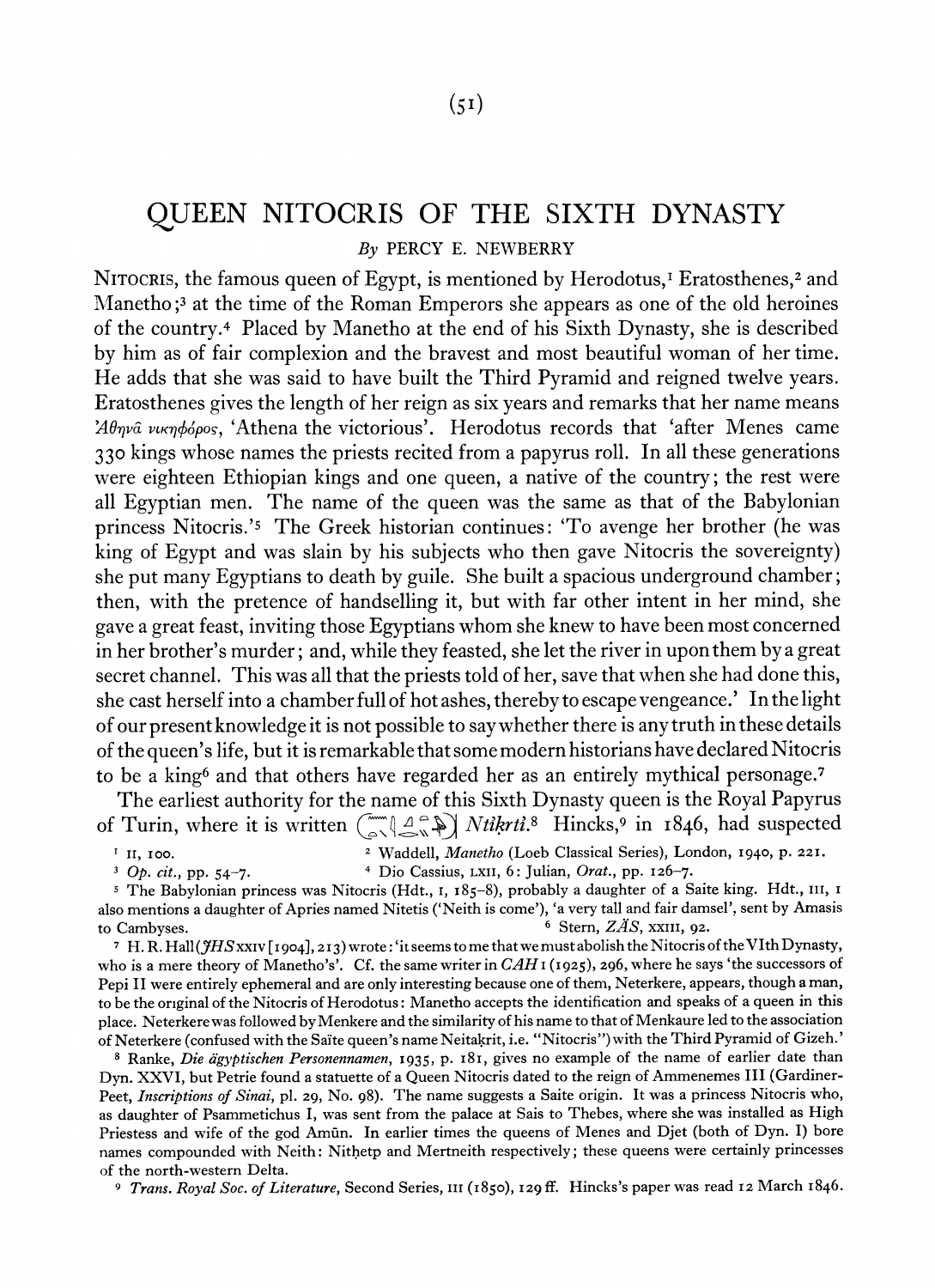## 52 PERCY E. NEWBERRY

that Fragment 43 of the papyrus on which the name appears should be attached to Frag. 59, and placed nearly where Frag. 53 stands in Wilkinson's facsimile of the papyrus,' for he had recognized that although the names of the kings are destroyed in the uppermost part of Col. V, the lengths of their reigns are preserved, and that as the last two numbers read 'ninety years' and 'one year', they must apply to those of King Phiops and Menthesuphis, which, in the lists of Manetho and Eratosthenes, have that marked difference of duration. In the recent reconstruction of the papyrus made by Dr. Ibscher,<sup>2</sup> Frag. 43 is placed two lines lower down in Col. V than in Wilkinson's facsimile, and gives room for three names, now destroyed, between Menthesuphis and Nitocris. Adding the years on Frag. 61, the entries on Frag. 43 now read:

- $(I) \sqrt[1]{\mathbb{Z}(\mathbb{Z} \setminus \mathbb{Z} \setminus \mathbb{Z})}$   $\left\{\frac{1}{\mathbb{Q}} | I \ldots I \right\}$  Nitocris, 2 years, I month, I day.
- (2)  $[\frac{1}{2}]\mathcal{L}(\frac{1}{6} \mathbf{U}_1 \mathbf{I}) \mathbf{I}(\frac{1}{6} \mathbf{U}_1 \mathbf{I})$   $\mathcal{L}(\frac{1}{6} \mathbf{U}_1 \mathbf{I})$   $\mathcal{L}(\frac{1}{6} \mathbf{U}_1 \mathbf{I})$
- (3)  $[\frac{1}{2}]\mathcal{L}(\frac{1}{6}\mathcal{L}^2)[\frac{1}{2}(\frac{1}{6})]$  .  $\left[\frac{1}{2}(\frac{1}{6}\mathcal{L}^2)[\frac{1}{2}(\frac{1}{6})]$  .  $\left[\frac{1}{2}(\frac{1}{6}\mathcal{L}^2)[\frac{1}{2}(\frac{1}{6})]$  .  $\left[\frac{1}{2}(\frac{1}{6}\mathcal{L}^2)[\frac{1}{2}(\frac{1}{6})]$  .  $\left[\frac{1}{2}(\frac{1}{6}\mathcal{L}^2)[\frac{1}{2}(\frac{1}{$
- (4)  $[\frac{1}{2} \frac{1}{2} \frac{1}{2} \frac{1}{2} \cdot \frac{1}{2}] = [\frac{1}{2} \cdot \frac{1}{2}]$  'Ib, 1 year, 8 days.

This list was followed by a summary of the number of kings comprising Manetho's Sixth Dynasty and the sum total of years (181) of the Dynasty. If Ibscher's reconstruction is correct, the number of kings will have been thirteen.

The Abydus List of Kings gives as the immediate successors of Pepy I the following:



The Sakkarah List records only four names of Sixth Dynasty kings, Teti, Pepy I, Merenre<sup>c</sup>, and Neferkare<sup>c</sup> (Pepy II). Of the three royal names after Nitocris in the Turin List, the first, Neferka 'the child', perhaps corresponds to the NeferkarEc of the Abydus List placed after Menkar $\bar{e}$  near the last of the names included in the Sixth Dynasty. The second, Nefer, may be a scribal error for  $(\mathbb{N}^{\dagger})$  Nefersahor, who is known from an inscription at Hetnub4 and from graffiti at Tomass in Nubia. The last name is 'Ib whose pyramid has been discovered by the Swiss Egyptologist Jéquier<sup>6</sup> among the Pepy II group at Sakkārah. 'Ib's pyramid is situated near that of Neith,<sup>7</sup> a queen of Pepy 11, and although she bears only the simple name of the Saite goddess in

<sup>1</sup> Sir Gardner Wilkinson, *The Fragments of the Hieratic Papyrus at Turin containing the names of Egyptian Kings,* London, 1851, p. 53.

G. Farina, *I1 Papiro dei Re,* Rome, 1938, pl. 4, with p. 32.

<sup>3</sup> Dr. Gardiner has kindly told me that in his transcription made many years ago the supposed  $\parallel$  in Wilkinson's facsimile is really  $\hat{\textbf{a}}$  and so is either  $\mid$  or  $\hat{\textbf{a}}$ .

4 Anthes, *Die Felseninschriften von Hatnub*, Leipzig, 1828, pl. 4, with p. 13. Nearby in the quarry are graffiti of Pepy I, Merenrē<sup>t</sup>, and Pepy II.

**<sup>5</sup>**Weigall, *Antiquities of Lower Nubia,* Oxford, 1907, pls. 56 and 58. There is also a block of alabaster with the king's name in University College, London (figured in Petrie, *History of Egypt, I,* 1923 [revised], p. 125, fig. 77). G. JCquier, *La Pyramide d'Aba,* Cairo, 1935.

**7** Id., *Les Pyramides des Reines Neit et Apouit,* Cairo, 1933.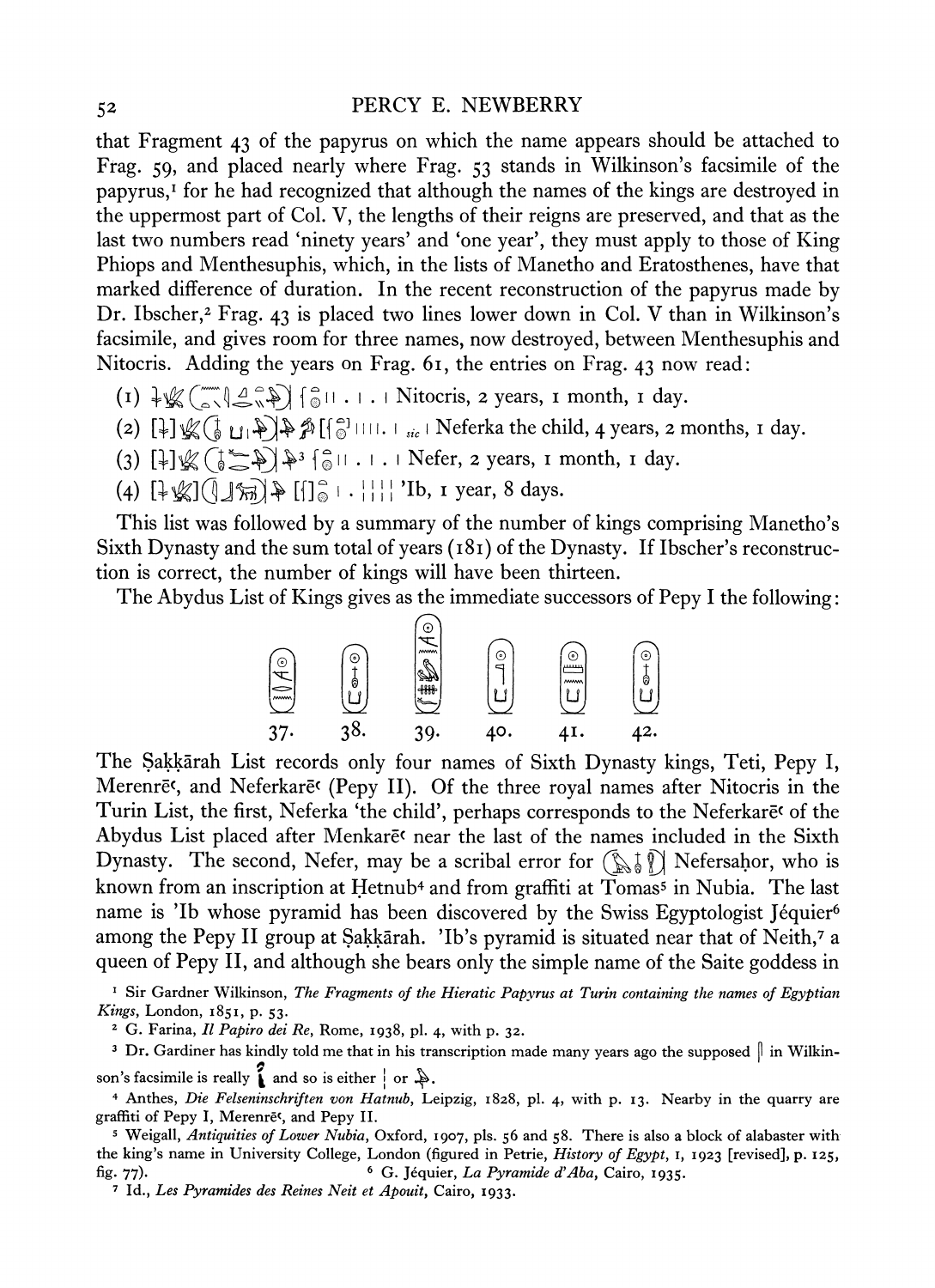all the inscriptions of her tomb, she is, I suggest, the original of the famous Nitocris 'Neith is excellent'. Some sixty years ago Petrie<sup>1</sup> touched on the problem of the Third Pyramid and Kitocris. 'The evidence of NIanetho', he wrote, 'is not quite certain in the mere extracts that we possess; he only mentions that Nitocris built "the Third Pyramid" without saying where it was; and it is only a presumption that it refers to the same group as "the largest pyramid", which he mentions twenty reigns earlier. It might have referred in the full original text to one of the Sakkara groups, where we should naturally look for works of the sixth dynasty.' It may be noted here that Diodorus Siculus, $2$ though fully aware that the three pyramids at Gizah were erected by Chemmis (Cheops), Chephren, and RIycerinus, reports a story current in his time that they were built by Armaeus,<sup>3</sup> Amasis, and Inaros;<sup>4</sup> there is some doubt as to who the first king was, but Amasis and Inaros were definitely Saite kings and it is known that the sovereigns of the Twenty-sixth Dynasty were buried within the precincts of the temple of Neith at Sais.5 It follows, therefore, that this story given by Diodorus must refer, not to the Gizah pyramids, but to a series of royal tombs at Sais.

Among the titles of Queen Neith are the following:

- (I) mg] a fag /Jj'Tz Eldest King's-Daughter of RIeryrEc of the IbIennefer pyramid.
- Hereditary Princess . . .of hlerenrEc of the Khacnefer pyramid. *(2)* **@/a** *3* z@
- (3)  $\left(\begin{matrix} \circ & \circ & \circ \\ \circ & \circ & \circ \end{matrix}\right)$   $\cong$   $\uparrow$   $\downarrow$   $\circ$   $\downarrow$   $\circ$   $\downarrow$   $\circ$   $\downarrow$   $\circ$   $\downarrow$   $\circ$   $\downarrow$   $\downarrow$   $\downarrow$   $\downarrow$   $\downarrow$   $\downarrow$   $\downarrow$   $\downarrow$   $\downarrow$   $\downarrow$   $\downarrow$   $\downarrow$   $\downarrow$   $\downarrow$   $\downarrow$   $\downarrow$   $\downarrow$   $\downarrow$   $\downarrow$   $\$ Men<sup>c</sup>ankh pyramid.

Nitocris was therefore the eldest daughter of Pepy I, and accordingly sister or halfsister of Merenre<sup>c</sup> and Pepy II. She had probably married Merenre<sup>c6</sup> and, after his decease, the infant Pepy 11, when she would have become the virtual ruler of Egypt. This would agree with the statement of Herodotus that the brother of Nitocris (Merenre $\epsilon$ ) was king of Egypt, and her marriage to the infant Pepy II7would have given her great power in the country and thus enabled her to avenge the murder of her brother Merenrec.

A portrait of Queen Neith is preserved among the sculptures found by Jéquier at Sakkārah, see the figure on p. 54. Above it are four vertical lines of hieroglyphs giving her name and titles; in front of her face is a partly erased cartouche, with, to the right of it, the name Neith. If this group of hieroglyphs is closely scrutinized it will be noticed that it does not appear to have been cut by the same hand as the hieroglyphs in the vertical column above. The sign  $\frac{3}{2}$  is differently shaped and is

<sup>1</sup> Petrie, *The Pyramids and Temples of Gizeh*, London, 1883, p. 155. <sup>2</sup> 1, 63, 64.

<sup>3</sup> According to the epitome of Eusebius the first king of Dyn. 26 was Ammeris, Waddell, *op. cit.*, p. **171**.

<sup>+</sup>Inaros was a son of Psammetichus, a chief of some Libyan tribes to the west of Egypt, cf. Hdt. **III, 12** and **15; Thuc. I, 104.** 

<sup>6</sup> She was  $\widehat{\mathbb{Z}}_n$  under Merenre<sup>c</sup>, but the title 'King's-Wife', if it existed, is not preserved. Dr. Gardiner has drawn my attention to a fragmentary stela found near Neit's pyramid naming a King's eldest son (Jéquier, *op. cit.* **55, fig. 32)** which I had overlooked. I suggest that this monument must have been sculptured before he came to the throne, for the nomen is not in a cartouche.

**<sup>7</sup>**It is known that Pepy I1 was an infant when he came to the throne. The Turin Papyrus gives him go+ ? years; Manetho (Waddell, op. *cit.,* p. **53)** says Phiops (Pepy 11) began to reign at the age of six and continued till his hundredth year.